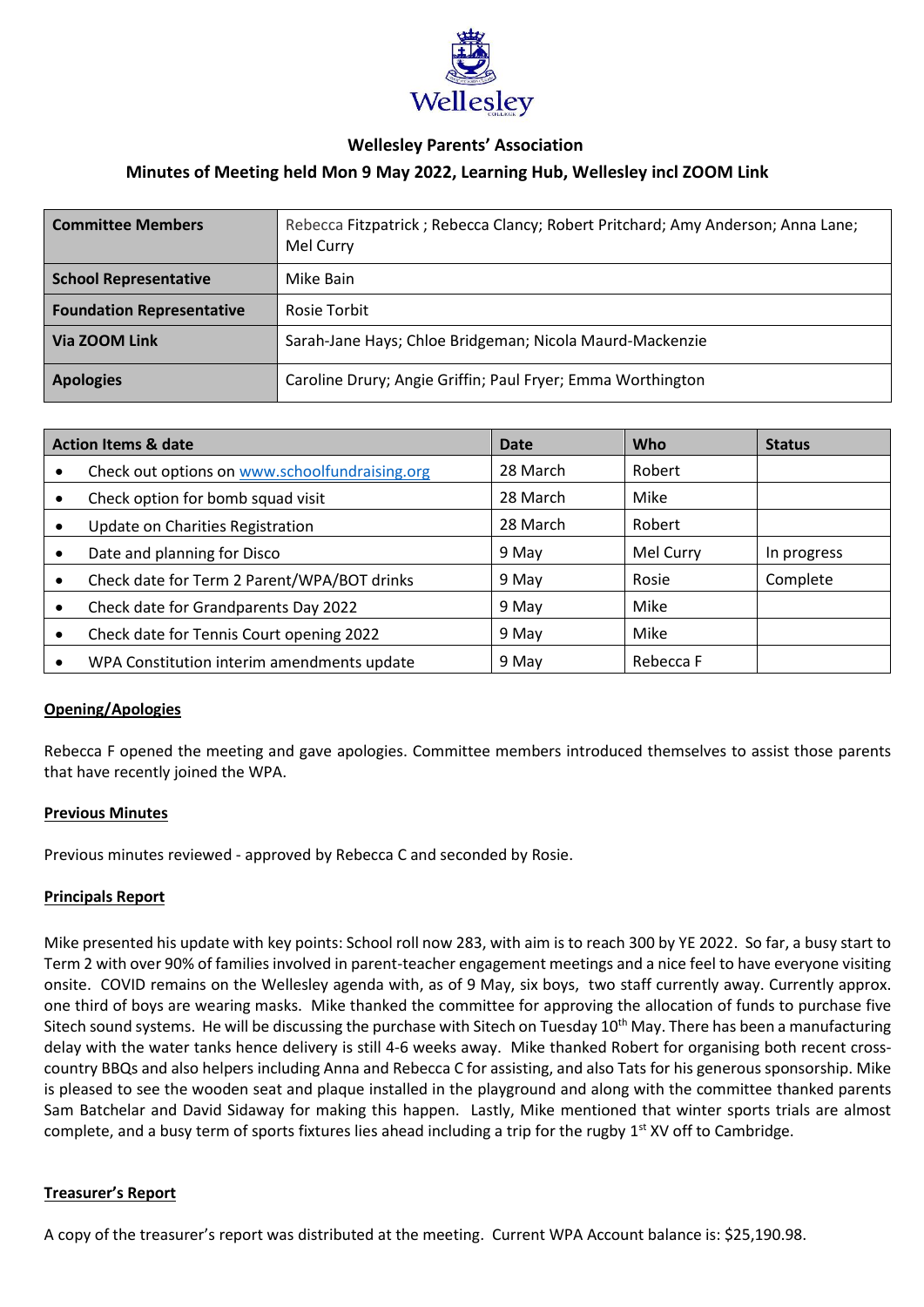Term 1 2022 levies have now been paid and deductions coming up will include \$10,500 + GST for Sitech and payment of \$370 to Robert for BBQ costs (NB: \$500 donation deposit from Tats has already covered this).

# **Spending request**

The school requested that the WPA review the requested funding to purchase five Sitech sound systems as quickly as possible. To enable it to be progressed as early as possible if approved. An email was sent out 3rd May to all committee members seeking approval or feedback. We received one question about utilising the school's operating budget instead. Mike responded outlining that whilst the systems will have an enormous benefit for the boys, they are still a 'nice to have' and may not reach the top of the list in the operating budget. Overall, it was agreed the purchase is worthwhile and will well support the boy's learning at Wellesley.

All responses were approvals totalling 75% of the committee. **Approvals:** Rebecca F, Rebecca C, Paul, Caroline, Rosie, Sam, Chloe, Sarah-Jane, Ding, Melanie, Mel, Nicola, Nicole, Angie, Tats, Mia, Anna, Amy.

Rebecca F asked if there was a need to actively fundraise for any other projects, large or small. Currently the School is not ready to launch into any purchasing of an Apple computer suite and equally, the WPA is not able to undertake any major fundraising. Rather, the WPA agrees that it is best to re-establish its core activities and events involvement including Grandparents Day, the junior disco, Parent/BOT drinks and athletics BBQS before undertaking anything larger.

# **School/Foundation events & Activities**

The WPA (along with the BOT) plan to host drinks at the Victoria Tavern in Jackson St Petone in term 2. Rosie to request a date option from SLT. A junior disco is also planned for Term 2 and Mel Curry along with Anna Lane, Amy Anderson and Rob Pritchard have all offered to assist. Mel Curry is to email Chevon O'Leary to organise an ideal date and also get in touch with Ding to get notes on disco organising. DJ will be booked once a date is confirmed.

# **Class Reps**

Nicola has emailed her update and has almost filled all the parent rep spots across the school. She reports that many parent reps have already begun organising events and get togethers for their respective class groups. WPA and School events will need to bear in mind many dates in Term 2 that are filling up with class group gatherings. It is great to see these gatherings being organised as many parents have missed the social interaction aspect that has not been possible under Red COVID.

# **Fundraising**

Sarah-Jane has given an update on the art calendar project fundraiser. Glen has been very helpful in getting this organised. Whilst Glen is away on COVID leave, a reliever has been getting the artworks underway with the boys. Sarah-Jane also mentioned that the project art paper has arrived at School.

# **Other business**

Rebecca F gave an update on the WPA constitution and mentioned that the Act governing societies such as the WPA has been recently updated so we have been advised, for the interim, to only make the bare minimal change (updating the online meeting section) as we have two years to enact the full required updated Act guidelines. Rebecca F will send out interim proposed changes to the committee and will present to the Board at the next BOT meeting.

Rosie to reformat minute template and add a TO ACTION section at the start of minutes to make required actions easier to see by committee members.

Rosie has offered to assist the new members with events calendar and a background to WPA involvement in school activities.

**Next meeting** Monday 13 June 2022.

**Meeting closed:** 8.35pm.